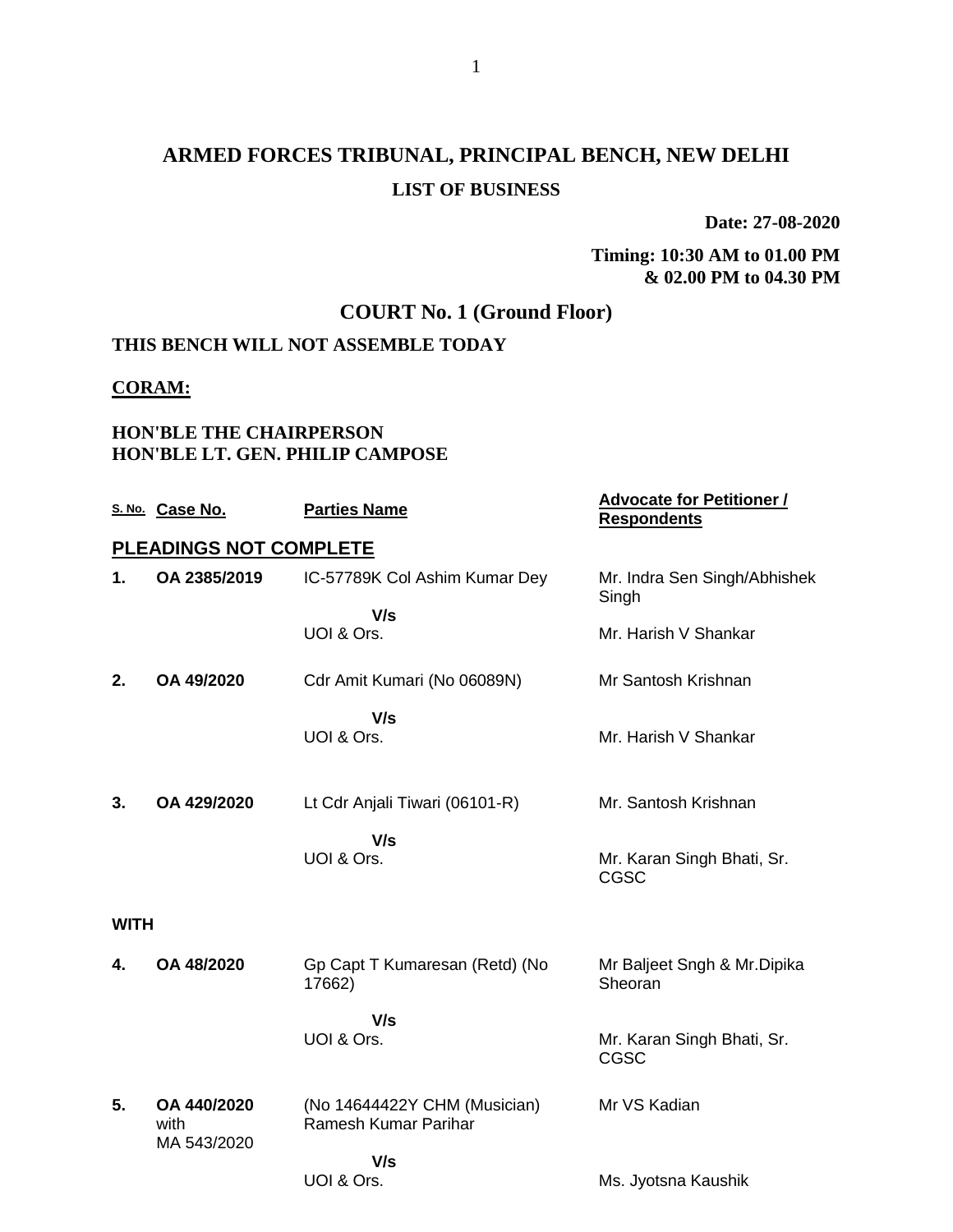### **PLEADINGS COMPLETE**

### **DATES WILL BE GIVEN BY THE TRIBUNAL OFFICER - ORDERS WILL BE UPLOADED ON THE WEBSITE**

| 7.  | OA 159/2017                         | Nb Sub Vinod Prasad                          | Mr. S S Pandey              |
|-----|-------------------------------------|----------------------------------------------|-----------------------------|
|     |                                     | V/s<br>UOI & Ors.                            | Mr. Avdhesh Kumar Singh     |
| 8.  | OA 595/2017<br>with                 | Col H C Sharma                               | Mr Kunal Sharma             |
|     | MA 509/2017                         | V/s<br>UOI & Ors.                            | Ms Barkha Babbar            |
| 9.  | OA 208/2018                         | JC-301488M Sub Natabara Sahu                 | Ms. Archana Ramesh          |
|     |                                     | V/s<br>UOI & Ors.                            | Mr. Prabodh Kumar for R 1-4 |
| 10. | OA 1518/2018<br>with                | NS-21727Y Maj Seema Jakhar                   | Mr. S S Pandey & Associates |
|     | MA 1584/2018                        | V/s<br>UOI & Ors.                            | None                        |
| 11. | OA 1529/2018                        | DS-12493Y Maj Kritant Bhushan                | Mr. S S Pandey & Associates |
|     |                                     | V/s<br>UOI & Ors.                            | Mr Harish V Shankar         |
| 12. | OA 27/2019                          | EX JC-118530 Sub Jaya Krishna Hota<br>& Ors. | Mr. IS Yadav                |
|     |                                     | V/s<br>UOI & Ors.                            | Mr. Shyam Narayan           |
| 13. | OA 532/2019<br>with<br>MA 1106/2019 | JC-246877K Ex Nb Ris Rohitashy<br>Kumar      | Mr. VS Kadian               |
|     |                                     | V/s<br>UOI & Ors.                            | Ms. Barkha Babbar           |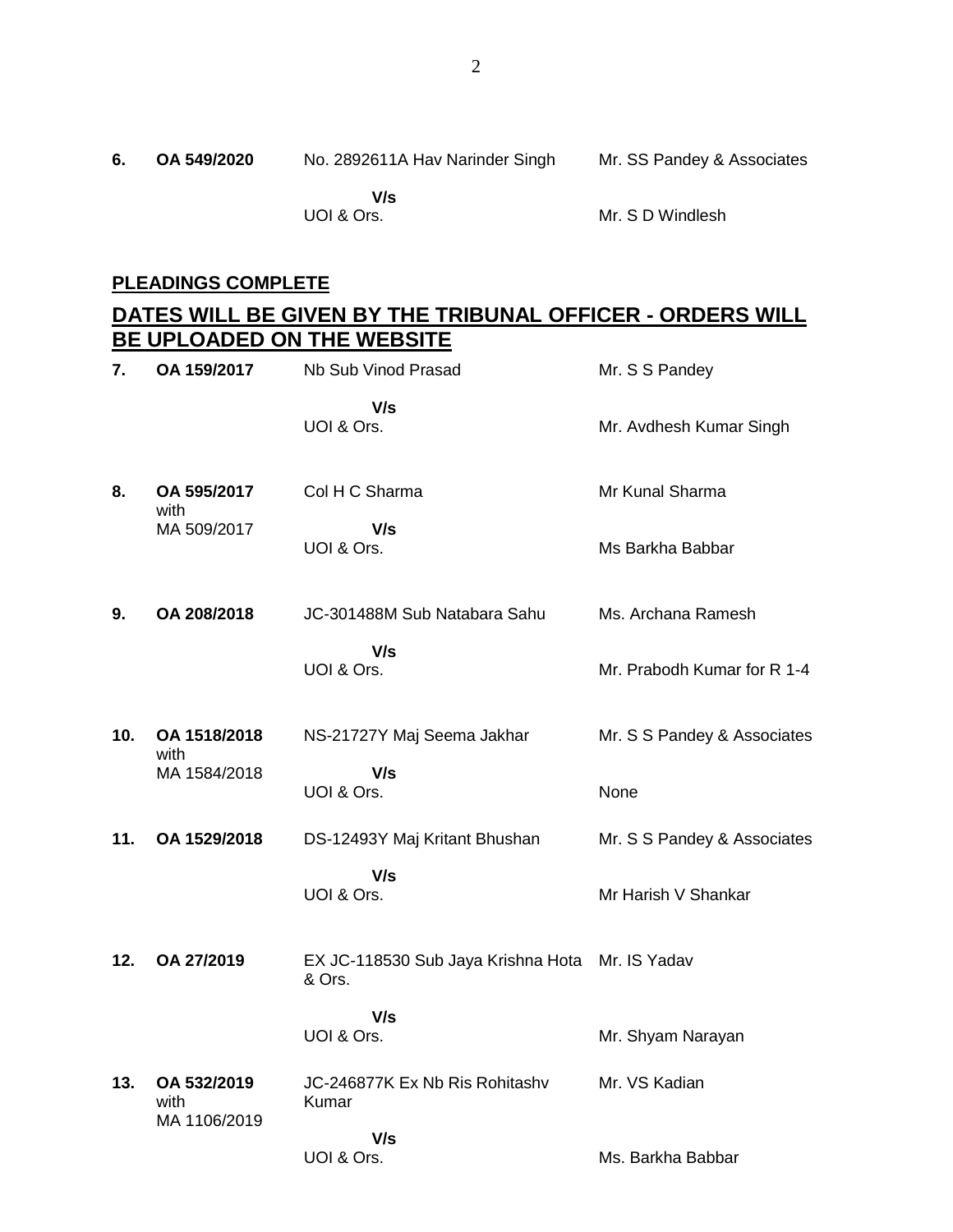| 14. | OA 823/2019<br>with<br>MA 1461/2019 | Sep Bhupender Kumar (No 4574801<br>X)     | Mr DS Kauntae                            |
|-----|-------------------------------------|-------------------------------------------|------------------------------------------|
|     |                                     | V/s<br>UOI & Ors.                         | Mr Ashok Chaitanya                       |
| 15. | OA 1735/2019                        | No. 6940133-A Hav Abdul Gani              | Mr. Praveen Kumar                        |
|     |                                     | V/s<br>UOI & Ors.                         | Dr. Vijendra Singh Mahndiyan             |
| 16. | OA 1736/2019<br>with<br>MA 546/2020 | Sgt Sanjay Kumar (No 785719)<br>V/s       | Mr Baljeet Singh & Ms Deepika<br>Sheoran |
|     |                                     | UOI & Ors.                                | Mr. Karan Singh Bhati, Sr.<br>CGSC       |
| 17. | OA 2080/2019                        | No 10228056K Hav/DSC Satish<br>Dekapurwar | Mr US Maurya                             |

 **V/s** UOI & Ors.

Mr V S Tomar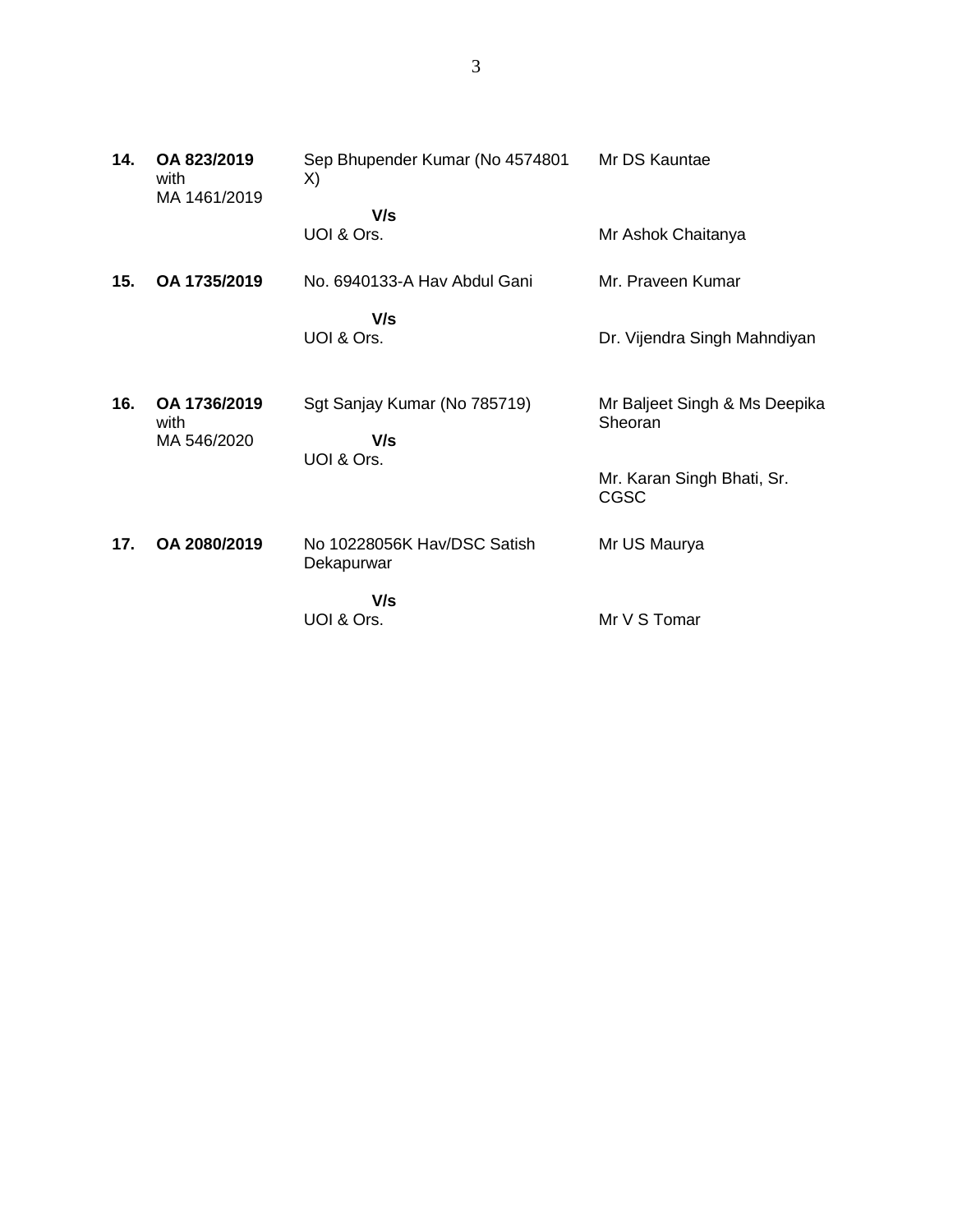**Date: 27-08-2020**

**Timing: 10:30 AM to 01.00 PM & 02.00 PM to 04.30 PM**

### **COURT No. 2 (Ground Floor)**

#### **CORAM:**

#### **HON'BLE MS. JUSTICE SUNITA GUPTA HON'BLE AIR MARSHAL B.B.P. SINHA**

|    | S. No. Case No.                    | <b>Parties Name</b>                              | <b>Advocate for Petitioner /</b><br><b>Respondents</b> |
|----|------------------------------------|--------------------------------------------------|--------------------------------------------------------|
|    | <b>For Clarifications</b>          |                                                  |                                                        |
| 1. | OA 209/2016                        | Ex Flt Lt Sanjiv Dewan                           | Mr. Aditya Singh Puar                                  |
|    |                                    | V/s<br>UOI & Ors.                                | Mr SD Windlesh                                         |
|    | <b>ADMISSION MATTERS</b>           |                                                  |                                                        |
| 2. | OA (Appeal)<br>1544/2019<br>with   | No 2768587F Ex Nk Sonavane<br>Sudam Kashinath    | Mr. Indra Sen<br>Singh//Abhishek Singh                 |
|    | MA 2490/2019                       | V/s<br>UOI & Ors.                                | Mr. Waize Ali Noor                                     |
| 3. | OA 2331/2019                       | Ex Sub SKT Satya Prakash Saxena<br>(JC 730305 F) | Mr Amit Kumar & Associates                             |
|    |                                    | V/s<br>UOI & Ors.                                | Mr Anil Gautam                                         |
|    |                                    |                                                  |                                                        |
| 4. | OA 244/2020<br>with                | Ex JWO Suresh Kumar (702053-N)                   | Mr. Bharat Singh & Associates                          |
|    | MA 282/2020                        | V/s<br>UOI & Ors.                                | Dr. Vijendra Singh Mahndiyan                           |
| 5. | OA 245/2020<br>with<br>MA 283/2020 | Ex Sgt Praveen Kumar Manchikanti<br>(No 791713R) | Mr. Bharat Singh & Associates                          |
|    |                                    | V/s<br>UOI & Ors.                                | Mr. Anil Gautam                                        |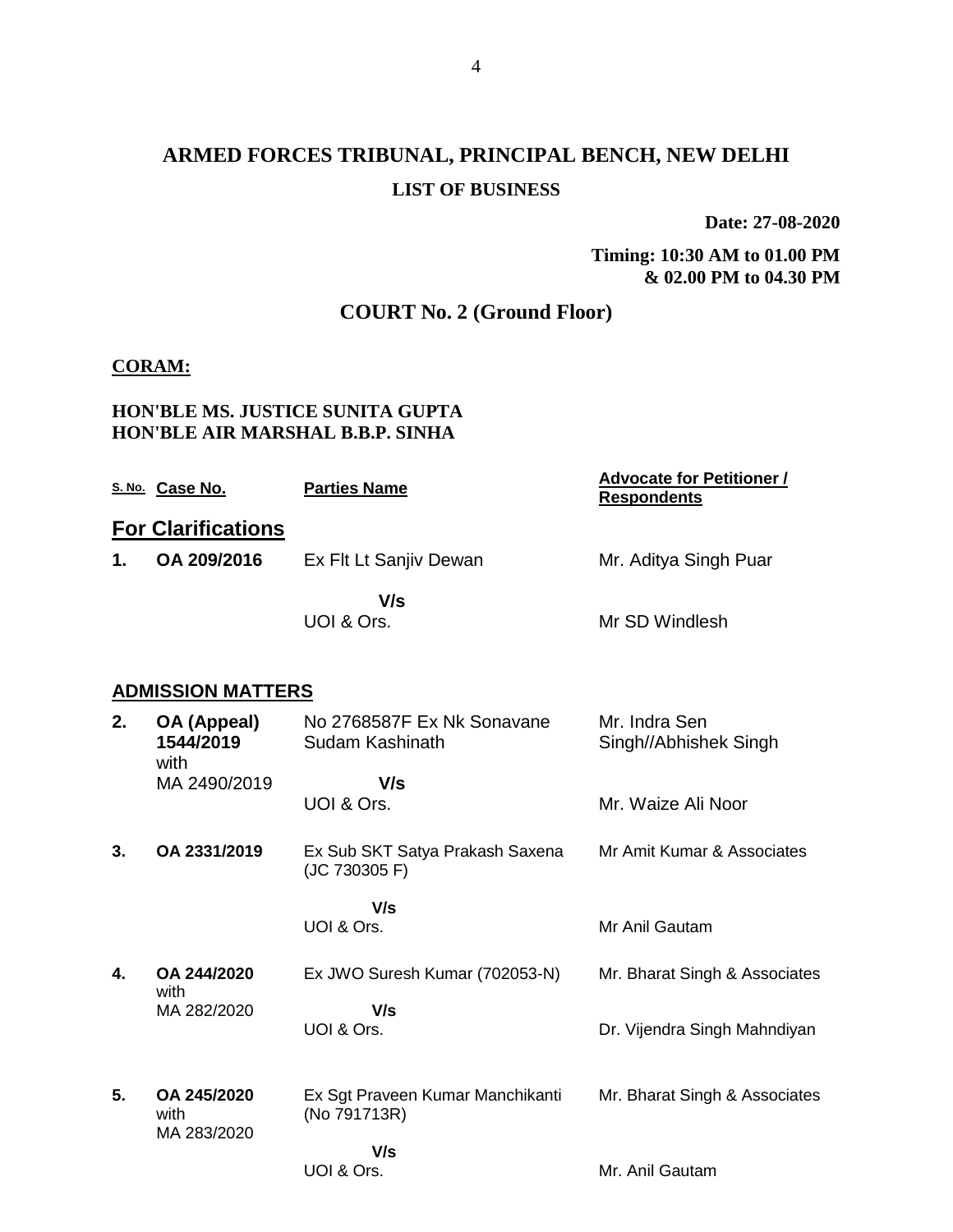| 6.  | OA 400/2020                         | Col AK Nair (Retd) (IC 38063 M)                        | Ms Archana Ramesh                     |
|-----|-------------------------------------|--------------------------------------------------------|---------------------------------------|
|     |                                     | V/s<br>UOI & Ors.                                      | Dr Vijendra Singh Mahndiyan           |
| 7.  | OA 486/2020                         | Ex PO EL (R) Anil Kumar Prasad (No<br>210487 F)        | Mr Ved Prakash                        |
|     |                                     | V/s<br>UOI & Ors.                                      | Mr. Satya Ranjan Swain                |
| 8.  | OA 998/2020<br>with<br>MA 1123/2020 | Ex Sep/GD Shatrudhan Sharma (No<br>14265179-M)         | Mr Ajit Kakkar and Ms Alpana<br>Yadav |
|     |                                     | V/s<br>UOI & Ors.                                      | Mr. K K Tyagi                         |
| 9.  | OA 1001/2020                        | Nb Sub Dinesh Kumar(JC-472326A)                        | Mr. Udghosh & Ms. Renu<br>Singhal     |
|     |                                     | V/s<br>UOI & Ors.                                      | None                                  |
| 10. | OA 1079/2020                        | Sep Abhay Kumar Pandey (4291129-<br>F)                 | Mr Ajit Kakkar                        |
|     |                                     | V/s<br>UOI & Ors.                                      | Mr. V Pattabhi Ram                    |
| 11. | OA 1080/2020<br>with                | Ex-LME (MACP PO) Jitendra Kumar<br>Singh (No 139965-B) | Mr. Praveen Kumar                     |
|     | MA 1240/2020                        | V/s<br>UOI & Ors.                                      | Ms. Barkha Babbar                     |
| 12. | OA 1081/2020<br>with                | Ex Hav Manglesh Kumar (14270971-<br>H)                 | Mr Praveen Kumar                      |
|     | MA 1241/2020                        | V/s<br>UOI & Ors.                                      | Mr Avdhesh Kumar Singh                |
| 13. | OA 1082/2020<br>with                | Ex JWO Prodyut Kumar Ghosh (No<br>705343 K)            | Mr Ajit Kakkar and Alpana Yadav       |
|     | MA 1242/2020                        | V/s<br>UOI & Ors.                                      | Mr. Rajeev Kumar                      |
| 14. | OA 1083/2020                        | Col Suman Mishra (Retd) (IC 46517 K)                   | Mr KR Verma                           |
|     | with<br>MA 1243/2020                | V/s<br>UOI & Ors.                                      | None                                  |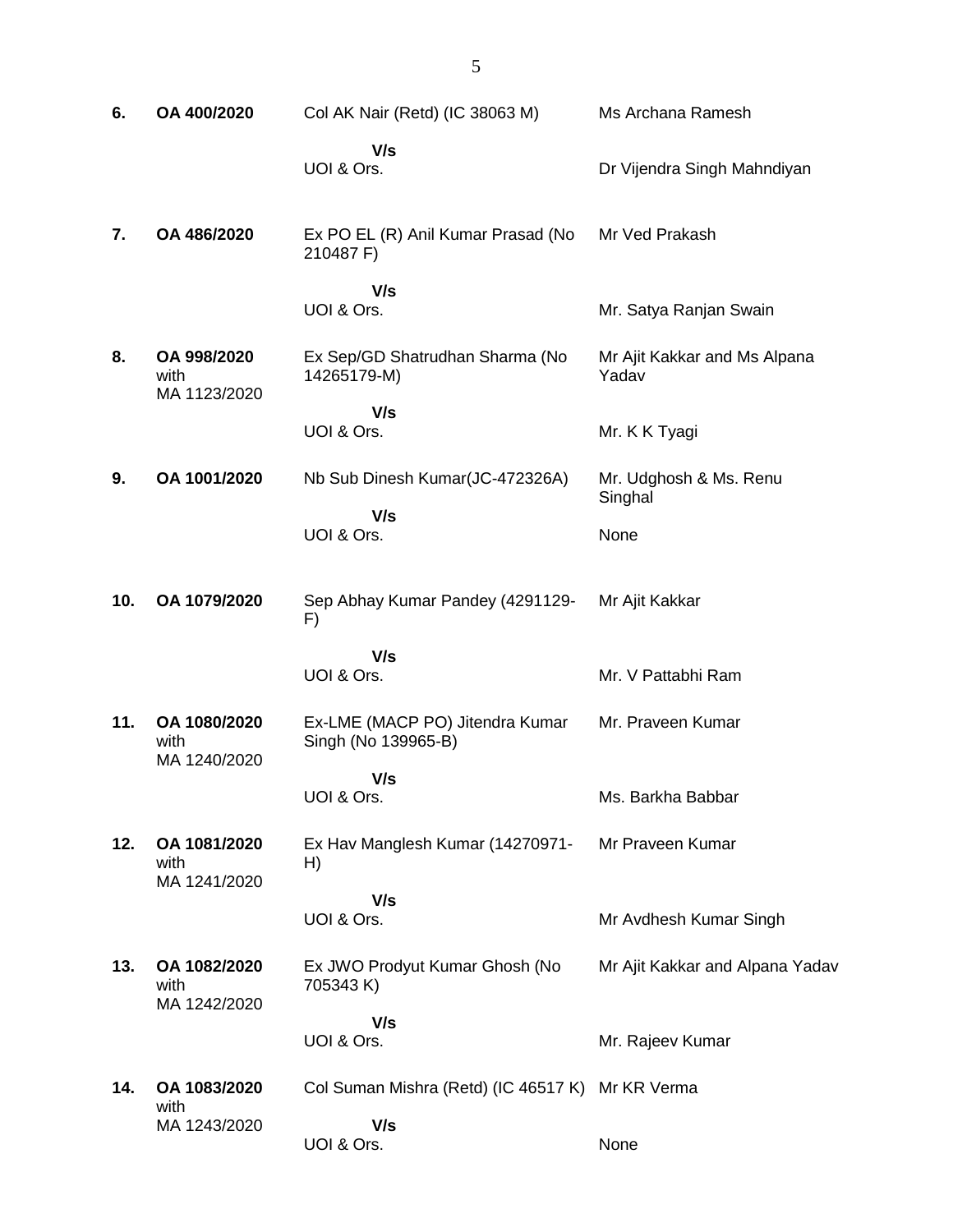| 15. | OA 1084/2020<br>with<br>MA 1244/2020 | No 623926 HFO Ghan Shyam<br>Chaudhary (Retd) | Mr Manoj Kr Gupta                |
|-----|--------------------------------------|----------------------------------------------|----------------------------------|
|     |                                      | V/s                                          |                                  |
|     |                                      | UOI & Ors.                                   | None                             |
| 16. | OA 1085/2020<br>with<br>MA 1245/2020 | NC(E) Prem Singh (No 802855-R)<br>(Retd)     | Mr Manoj Gupta & AK<br>Chaudhary |
|     |                                      | V/s<br>UOI & Ors.                            | None                             |
| 17. | OA 1086/2020                         | WO Dinesh Kumar (626520) Retd                | Mr Manoj Kumar Gupta             |
|     |                                      | V/s<br>UOI & Ors.                            | None                             |
| 18. | OA 1087/2020                         | Sgt Laxman Singh (No 916802-N)               | Mr Lucky Tiwari & SK Sharma      |
|     |                                      | V/s<br>Air Chief Marshal(CAS) & Ors.         | None                             |
| 19. | OA 1088/2020                         | NK/DSC Rohtash (No 1467577) (Retd)           | Mr Manoj Kr Gupta                |
|     |                                      | V/s<br>UOI & Ors.                            | None                             |
| 20. | OA 1089/2020<br>with<br>MA 1246/2020 | No 292773-S HFL Vijay Kumar Singh<br>(Retd)  | Mr Manoj Kr Gupta                |
|     |                                      | V/s<br>UOI & Ors.                            | None                             |
| 21. | OA 1090/2020                         | MWO Kishore Kumar (No 666695)<br>Retd        | Mr Manoj Kr Gupta                |
|     |                                      | V/s                                          |                                  |
|     |                                      | UOI & Ors.                                   | None                             |
| 22. | OA 1091/2020                         | No 669904 JWO Akhileshwar Prasad<br>(Retd)   | Mr Manoj Kr Gupta                |
|     |                                      | V/s<br>UOI & Ors.                            | None                             |
| 23. | OA 1092/2020                         | Col Ajay Bohtan (IC 47687A)                  | Mr KR Verma                      |
|     |                                      | V/s<br>UOI & Ors.                            | None                             |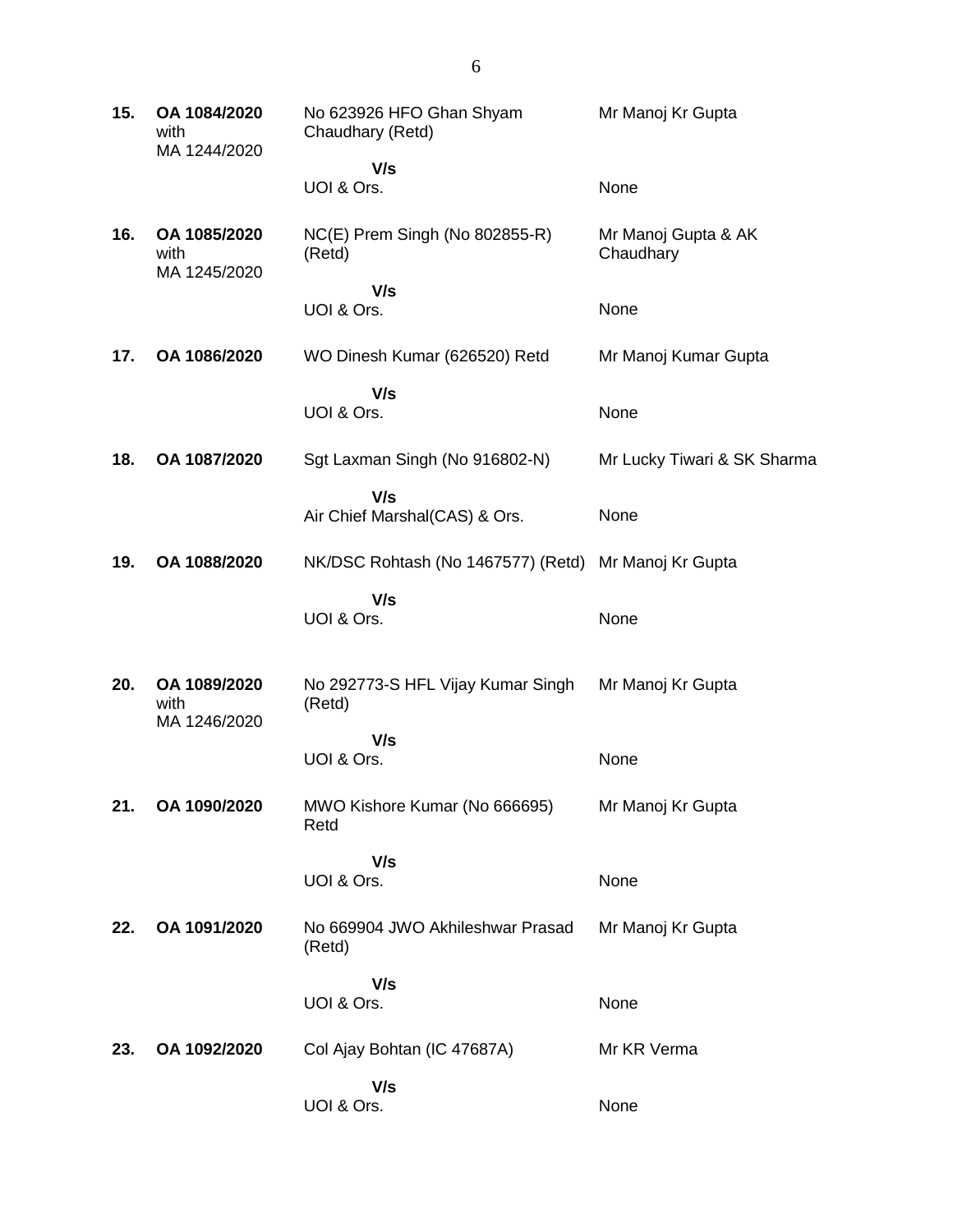| 24. | OA 1093/2020                                     | Col VP Singh (IC-43965 L)(Re-<br>Employed)       | Mr KR Verma    |
|-----|--------------------------------------------------|--------------------------------------------------|----------------|
|     |                                                  | V/s<br>UOI & Ors.                                | None           |
| 25. | OA 1094/2020<br>with                             | Col Varinder Singh(Retd) (IC-45024W) Mr KR Verma |                |
|     | MA 1253/2020                                     | V/s<br>UOI & Ors.                                | None           |
| 26. | OA 1095/2020                                     | Col Sushobit Kamra (IC 47300M)                   | Mr KR Verma    |
|     |                                                  | V/s<br>UOI & Ors.                                | None           |
|     | <b>MA (EXECUTION)</b>                            |                                                  |                |
| 27. | MA 1229/2019<br>in MA 725/2019<br>in MA 531/2018 | JC-376985X Sub (JE NE) Gawali N S<br>& Ors.      | Mr. J P Sharma |
|     | 725/2019<br>in.<br>OA 1046/2015                  | V/s<br>UOI & Ors.                                | None           |
| 28. | MA 1340/2019                                     | Ex Nk Bharat Singh (No 4075876 Y)                | Mr SM Dalal    |
|     | in.<br>OA 712/2015                               | V/s<br>UOI & Ors                                 | Mr. Y P Singh  |

#### **WITH**

| 29.  | <b>RA 23/2020</b><br>with          | UOI & Ors                                     | Mr YP Singh & Associates |
|------|------------------------------------|-----------------------------------------------|--------------------------|
|      | MA 987/2020<br>in.<br>OA 712/2015  | V/s<br>Ex NK Bharat Singh                     | Mr. S M Dalal            |
| 30.  | MA 1459/2019<br>ın<br>OA 1201/2017 | Ex L/Nk Kuldeep Singh Tomar (No<br>2999681 W) | Mr SM Dalal              |
|      |                                    | V/s<br>UOI & Ors                              | Mr. K K Tyagi            |
| WITH |                                    |                                               |                          |

| 31. | MA 62/2020 &<br>MA 63/2020 | Ex L/Nk Kuldeep Singh Tomar | Mr. S M Dalal |
|-----|----------------------------|-----------------------------|---------------|
|     | ın                         | V/s                         |               |
|     | OA 1201/2017               | UOI & Ors                   | Mr KK Tyagi   |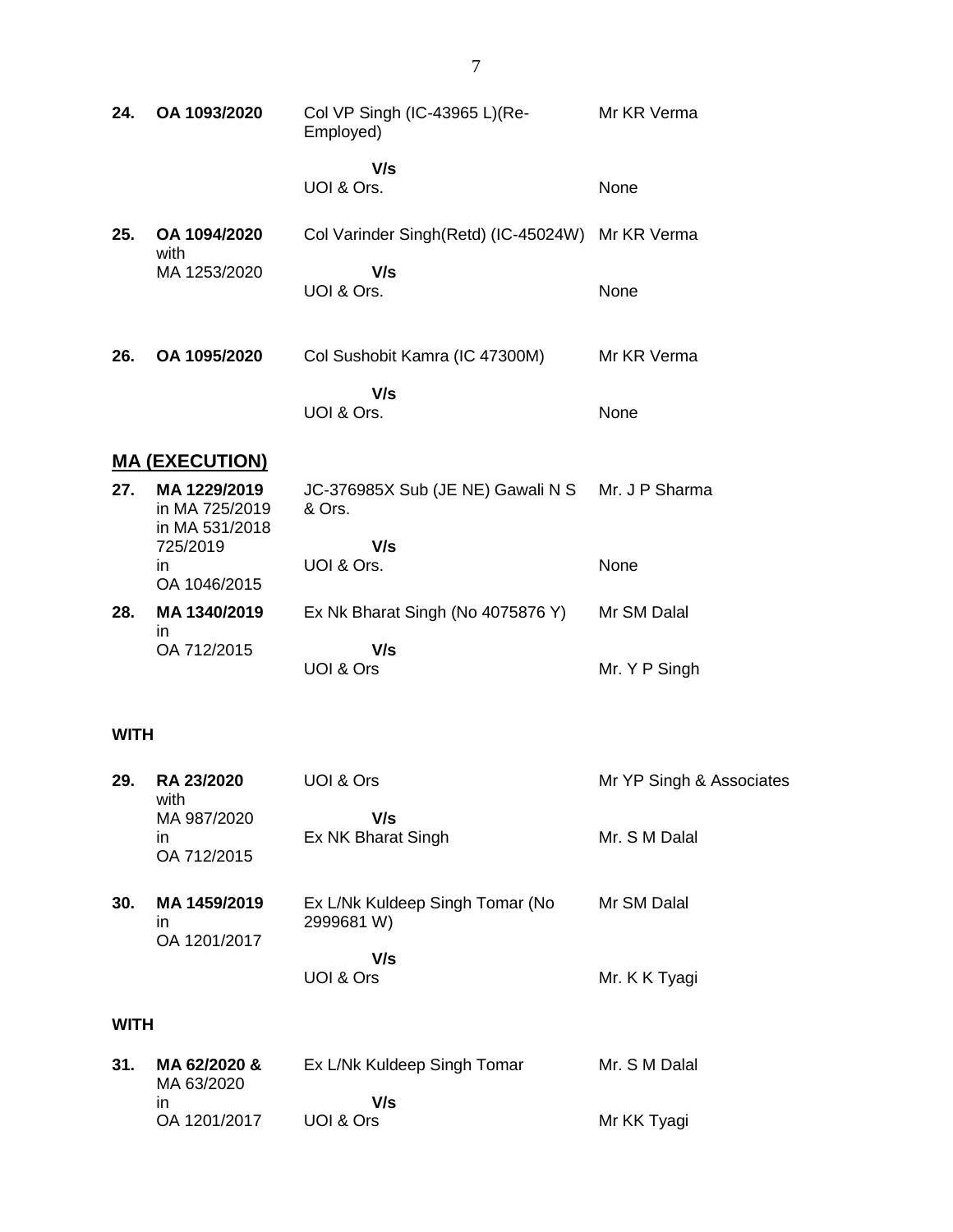| 32.                | MA 1530/2019<br>$\mathsf{I}$       | No. 3152893 Ex Sep Bhagat Singh                                   | Mr. Virender Singh Kadian                    |
|--------------------|------------------------------------|-------------------------------------------------------------------|----------------------------------------------|
|                    | OA 1051/2016                       | V/s<br>UOI & Ors.                                                 | Mr. K K Tyagi                                |
| 33.                | MA 2467/2019<br>in<br>OA 2077/2018 | JC-762110K Sub Narendra Kumar<br>Mishra (Retd.)                   | Mr. S S Pandey                               |
|                    |                                    | V/s<br>UOI & Ors.                                                 | Mr. S D Windlesh                             |
| 34.                | MA 2504/2019<br>$\mathsf{I}$       | Maj Pankaj Kulshrestha (Retd) (IC-<br>48138M)                     | Ms Sangeeta Tomar                            |
|                    | OA 710/2019                        | V/s<br>UOI & Ors                                                  | Ms Barkha Babbar                             |
| <u>MA (OTHERS)</u> |                                    |                                                                   |                                              |
| 35.                | MA 841/2020<br>in                  | Sheetal @ Sabina Khatoon W/O Late<br>L/Dfr Sayyed Hidaytullah (No | Mr. Adarsh Kumar Tiwari                      |
|                    | OA 2058/2019                       | 7242370M) & Ors.<br>V/s<br>UOI & Ors                              | None for R 1-3, Ms Anjali Vohra<br>for $R-4$ |
| 36.                | MA 1226/2020<br>ın<br>OA 507/2019  | Brig TC Malhotra (IC 48282 F)<br>V/s                              | Ms Neela Gokhale & Mr. Garv<br>Malhotra      |
|                    |                                    | UOI & Ors                                                         | Mr Karan Singh Bhati, Sr CGSC                |
| 37.                | MA 1252/2020<br>in<br>OA 1002/2020 | Mrs R Jani W/o Sgt S Sanoj (No<br>909329)                         | Mr Manoj Kr Gupta                            |
|                    |                                    | V/s<br>UOI & Ors                                                  | Dr. Vijendra Singh Mahndiyan                 |
|                    |                                    |                                                                   |                                              |

### **PLEADINGS NOT COMPLETE**

| 38. | OA 1603/2018<br>with | Smt. Raj Kumari                   | Mr. S S Pandey & Associates |
|-----|----------------------|-----------------------------------|-----------------------------|
|     | MA 1688/2018 &       | V/s                               |                             |
|     | 325/2019             | UOI & Ors.                        | Mr. J S Yadav               |
| 39. | OA 382/2019<br>with  | Ex Sep Sadhu Singh (No 1137836 A) | Mr Virender Singh Kadian    |
|     | MA 923/2019          | V/s                               |                             |
|     |                      | UOI & Ors.                        | Mr. Ashok Chaitanya         |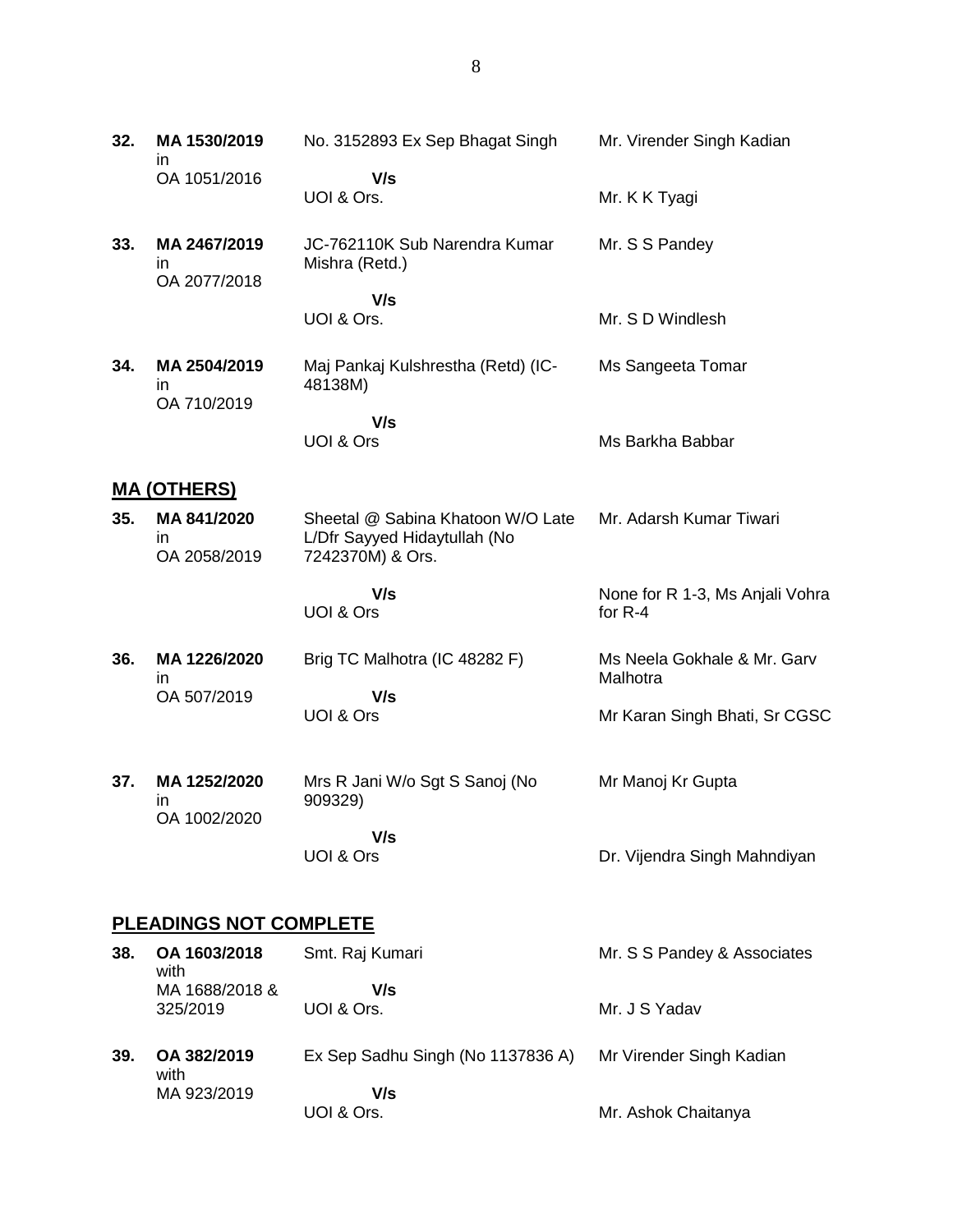**40. OA 524/2019** JC-470891Y Ex Sub Clk (SD) Dharam Mr. VS Kadian Das Pancheshwar  **V/s** UOI & Ors. Mr. Satya Ranjan Swain for R 1- 3 & Ms.Anjali Vohra for R-4 **41. OA 933/2019** with MA 1584/2019 Ex LME Pankaj Kumar (No 136825T)  **V/s** UOI & Ors. Mr. Praveen Kumar Mr Ashok Chaitanya **42. OA 970/2019** with MA 1637/2019 & MA 1227/2020 Gp Capt Raman Sahay (Retd) (No 20123)  **V/s** UOI & Ors. Mr Baljeet Singh Mr. K K Tyagi **43. OA 1002/2019** with MA 1669/2019 Ex WO Jayparkash Saxena (No 707072A)  **V/s** UOI & Ors. Mr. Praveen Kumar Mr. Rajesh Kumar Das **44. OA 1124/2019** with MA 280/2020 JWO SK Nanda (No 685319 K)  **V/s** UOI & Ors. Mr Rakesh Kumar Singh None **45. OA 2037/2019** Maj Nirmal Kumar Panda (IC 69551 W) Mr Mohan Kumar & Associates  **V/s** UOI & Ors. Mr. Karan Singh Bhati, Sr CGSC **For Regular Hearing 46. OA 449/2015** Maj J S Rana (Retd.)  **V/s** UOI & Ors. Mr. N K Ghai Ms Barkha Babbar

#### **PLEADINGS COMPLETE**

### **DATES WILL BE GIVEN BY THE TRIBUNAL OFFICER - ORDERS WILL BE UPLOADED ON THE WEBSITE**

**47. OA 307/2013** Ex Wg Cdr CSA Gupta  **V/s** Mr SS Pandey & Ajai Bhalla

UOI & Ors.

Mr Prabodh Kumar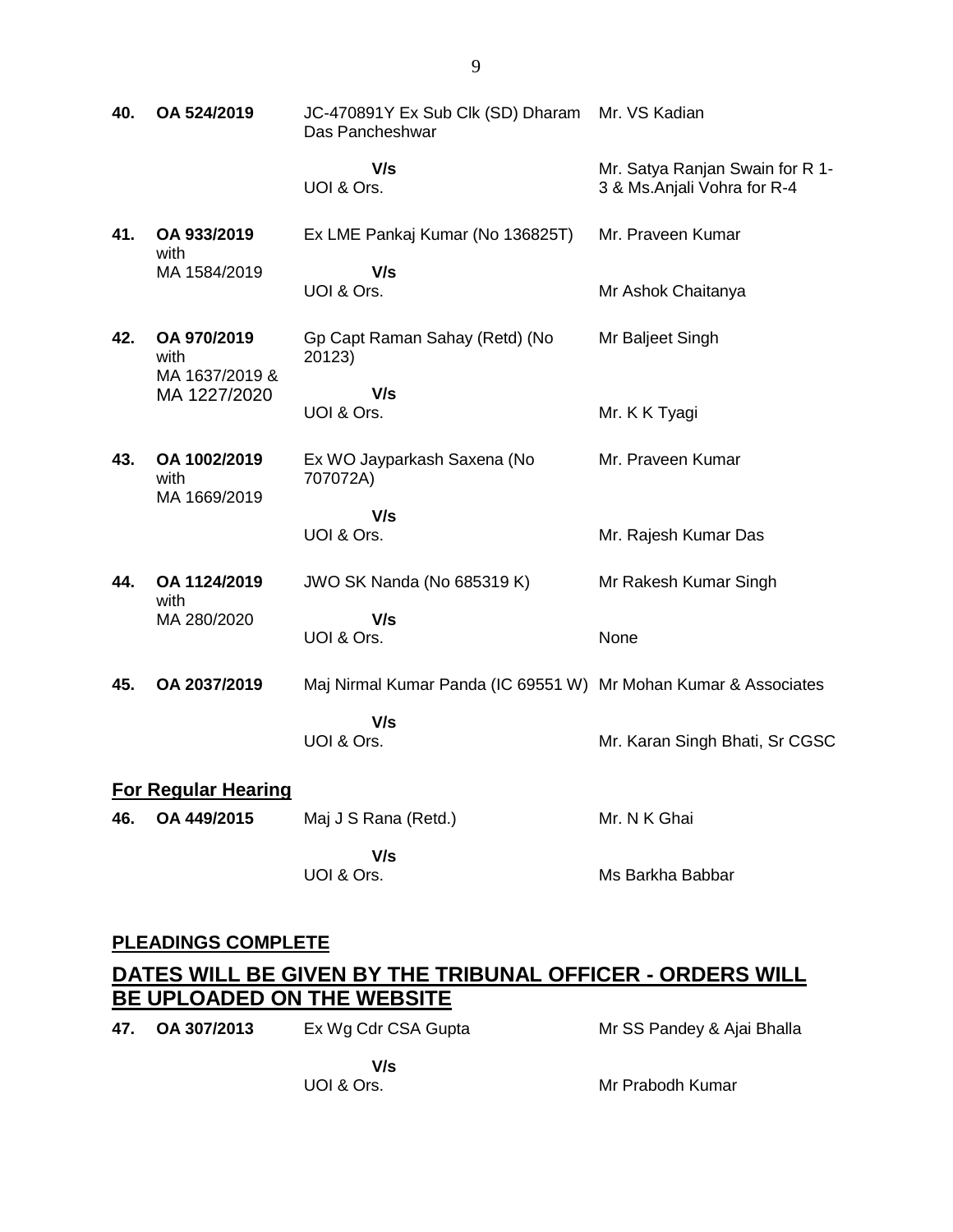| 48.         | OA 910/2015                           | Ex Nk (TS) Munendra Pal Singh                                                                 | Mr. V S Kadian                                                      |
|-------------|---------------------------------------|-----------------------------------------------------------------------------------------------|---------------------------------------------------------------------|
|             |                                       | V/s<br>UOI & Ors.                                                                             | Mr Anil Gautam                                                      |
| 49.         | OA 521/2018                           | Smt. Preeti Tomar Wd/o Late L/Nk<br>Abhishek Singh Tomar (No.<br>14441294X)<br>V/s            | Ms. Archana Ramesh                                                  |
|             |                                       | UOI & Ors.                                                                                    | Dr. Vijendra Singh Mahndiyan                                        |
| <b>WITH</b> |                                       |                                                                                               |                                                                     |
| 50.         | OA 2295/2019<br>with<br>MA 3202/2019  | Smt Punam Devi Wd/o Nk Rajeev<br>Teotia (No 3198254 H)<br>V/s                                 | Mr DS Kauntae                                                       |
|             |                                       | UOI & Ors.                                                                                    | Ms. Jyotsna Kaushik                                                 |
| 51.         | OA 1521/2018<br>with<br>MA 1592/2018  | Ex Rect (Opr) Vijendra (No<br>15800608H)                                                      | Mr RK Rastogi                                                       |
|             |                                       | V/s<br>UOI & Ors.                                                                             | Mr. Y P Singh                                                       |
| 52.         | OA 2003/2018<br>with                  | Ex Gnr Bhola Ram (No 1196336)                                                                 | Mr Virender Singh Kadian                                            |
|             | MA 2198/2018                          | V/s<br>UOI & Ors.                                                                             | Mr. Anil Gautam                                                     |
| 53.         | OA 2105/2018                          | Ex Nk (TS) Tikam Singh (No<br>14218035)                                                       | Ms Pallavi Awasthi                                                  |
|             |                                       | V/s<br>UOI & Ors.                                                                             | Mr Tarunvir Singh Khehar for R<br>1-4 & Mr. Vishal Tripathi for R-5 |
| 54.         | OA 8/2019<br>with                     | Ex Sgt S Rakesh (No 770848-F)                                                                 | Mr Praveen Kumar                                                    |
|             | MA 313/2019                           | V/s<br>UOI & Ors.                                                                             | Mr. Shyam Narayan                                                   |
| 55.         | OA 45/2019<br>with<br>MA 422/2019     | No. 17262K (MR-5700X) Gp Capt (TS) Mr. Anil Srivastava & Associates<br>Rajendra Singh (Retd.) |                                                                     |
|             |                                       | V/s<br>UOI & Ors.                                                                             | None                                                                |
| 56.         | OA 599/2019<br>with<br>MA 1170/2019 & | Smt. Jamana Devi Wd/o Late Gdr<br>Suresh Kumar (2680382-K)                                    | Mr. S M Dalal                                                       |
|             | 2901/2019                             | V/s<br>UOI & Ors.                                                                             | Ms. Jyotsna Kaushik                                                 |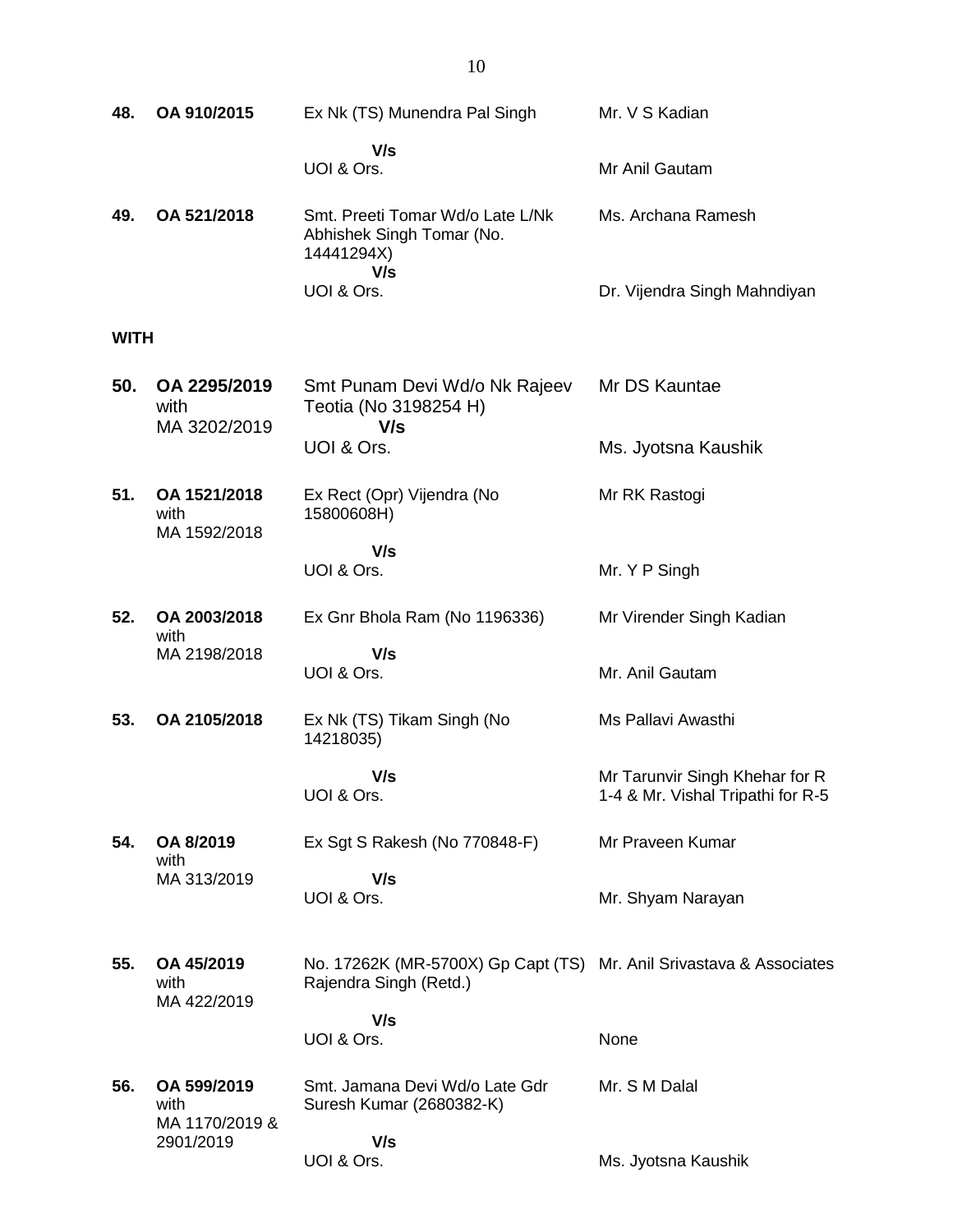| 57. | OA 836/2019<br>with<br>MA 1478/2019  | Smt Ghoghri Devi Widow of Late Hav<br>Jai Karan (No 1290027-W) | Mr. Manoj Kumar Gupta |
|-----|--------------------------------------|----------------------------------------------------------------|-----------------------|
|     |                                      | V/s<br>UOI & Ors.                                              | Mr. V S Tomar         |
| 58. | OA 972/2019                          | HFO Harish Chandra Rikhari (Retd)<br>(No 673934)               | Mr Baljeet Singh      |
|     |                                      | V/s<br>UOI & Ors.                                              | Mr. K K Tyagi         |
| 59. | OA 1083/2019                         | IC-45921M Col GS Sodhi (Retd)                                  | Mr. Janak Raj Rana    |
|     |                                      | V/s<br>UOI & Ors.                                              | Mr. Neeraj, Sr. CGSC  |
| 60. | OA 1085/2019<br>with<br>MA 1760/2019 | Ex Sgt Mukesh Kumar Pandey (No<br>795766 A)                    | Mr Praveen Kumar      |
|     |                                      | V/s<br>UOI & Ors.                                              | Mr. V S Tomar         |
| 61. | OA (Appeal)<br>2062/2019             | No. 7787756-F L/Nk (MP) Kafeel<br>Ahmed                        | Mr. Anand Kumar       |
|     |                                      | V/s<br>UOI & Ors.                                              | Mr. Anil Gautam       |
| 62. | OA 441/2020<br>with                  | Ex Aricraftsman 2 Shyam Lal (272917) Ms. Archana Ramesh        |                       |
|     | MA 544/2020                          | V/s<br>UOI & Ors.                                              | Mr. Anil Gautam       |

## **THIS BENCH WILL NOT ASSEMBLE TODAY**

#### **CORAM:**

**HON'BLE MS. JUSTICE SUNITA GUPTA HON'BLE LT. GEN. PHILIP CAMPOSE**

|                   | <u>s. No.</u> Case No. | <b>Parties Name</b>      | <b>Advocate for Petitioner /</b><br><b>Respondents</b> |
|-------------------|------------------------|--------------------------|--------------------------------------------------------|
| <b>PART HEARD</b> |                        |                          |                                                        |
| $\mathbf 1$ .     | OA 450/2015            | Maj R C Maharana (Retd.) | Mr. N K Ghai                                           |
|                   |                        | V/s<br>UOI & Ors.        | Mr SD Windlesh                                         |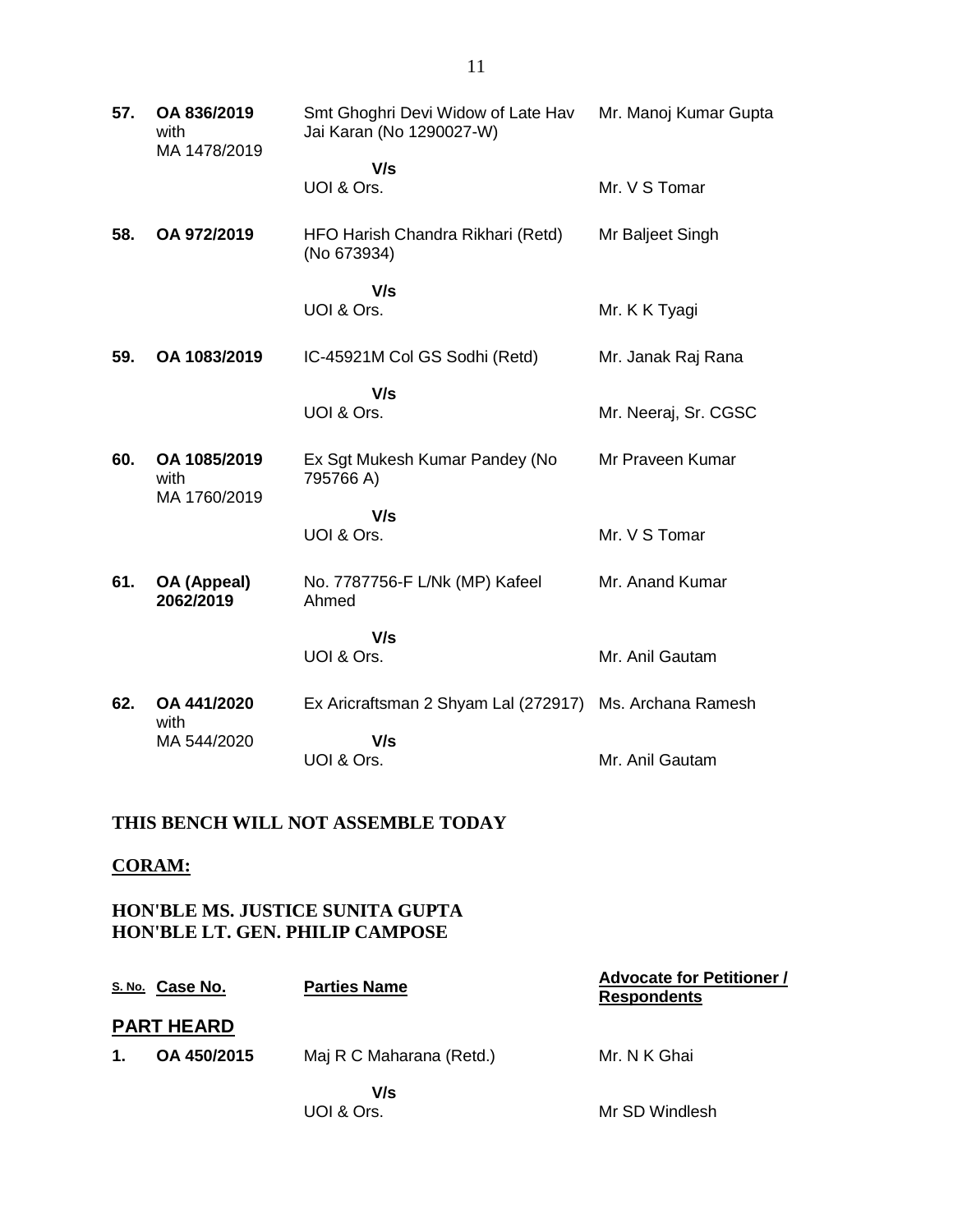**Date: 27-08-2020**

**Timing: 11:00 AM**

### **PRINCIPAL REGISTRAR COURT**

|    | S. No. Case No.                                        | <b>Parties Name</b>                                                                    | <b>Advocate for Petitioner /</b><br><b>Respondents</b> |
|----|--------------------------------------------------------|----------------------------------------------------------------------------------------|--------------------------------------------------------|
|    | <b>For Appearance/Direction</b>                        |                                                                                        |                                                        |
| 1. | OA 917/2019                                            | Ex Nk (GD) Dharam Pal Singh (No<br>4549645 N)                                          | Mr JP Sharma & Associates                              |
|    |                                                        | V/s<br>UOI & Ors.                                                                      | Mr SD Windlesh                                         |
| 2. | OA 1436/2019                                           | Ex MWO Sarjeet Singh (No 225771 N) Mr Praveen Kumar                                    |                                                        |
|    | with<br>MA 2173/2019                                   | V/s<br>UOI & Ors.                                                                      | Ms. Barkha Babbar                                      |
| 3. | OA 1438/2019<br>with<br>MA 2334/2019 &<br>MA 1228/2020 | Gp Capt Girija Shanker Pathak<br>(Retd)(No 13883)                                      | Mr Baljeet Singh                                       |
|    |                                                        | V/s<br>UOI & Ors.                                                                      | Mr. K K Tyagi                                          |
| 4. | OA 1439/2019<br>with                                   | Ex Sgt Raj Kumar Singh (No 711703H) Mr. Rakesh Kumar Singh                             |                                                        |
|    | MA 2335/2019                                           | V/s<br>UOI & Ors.                                                                      | Mr. Ashok Chaitanya                                    |
| 5. | OA 1486/2019<br>with<br>MA 2406/2019                   | Smt Ishrat Jahan Wd/O No 14408865L Mr SS Pandey and Associates<br>Late Ex Gnr Asif Ali |                                                        |
|    |                                                        | V/s<br>UOI & Ors.                                                                      | Mr. Ashok Chaitanya                                    |
| 6. | OA 1957/2019<br>with<br>MA 2828/2019                   | Ex MC EAAR-II Vivek Tiwari (197938- Mr. Ved Prakash<br>K)                              |                                                        |
|    |                                                        | V/s<br>UOI & Ors.                                                                      | Mr. K K Tyagi                                          |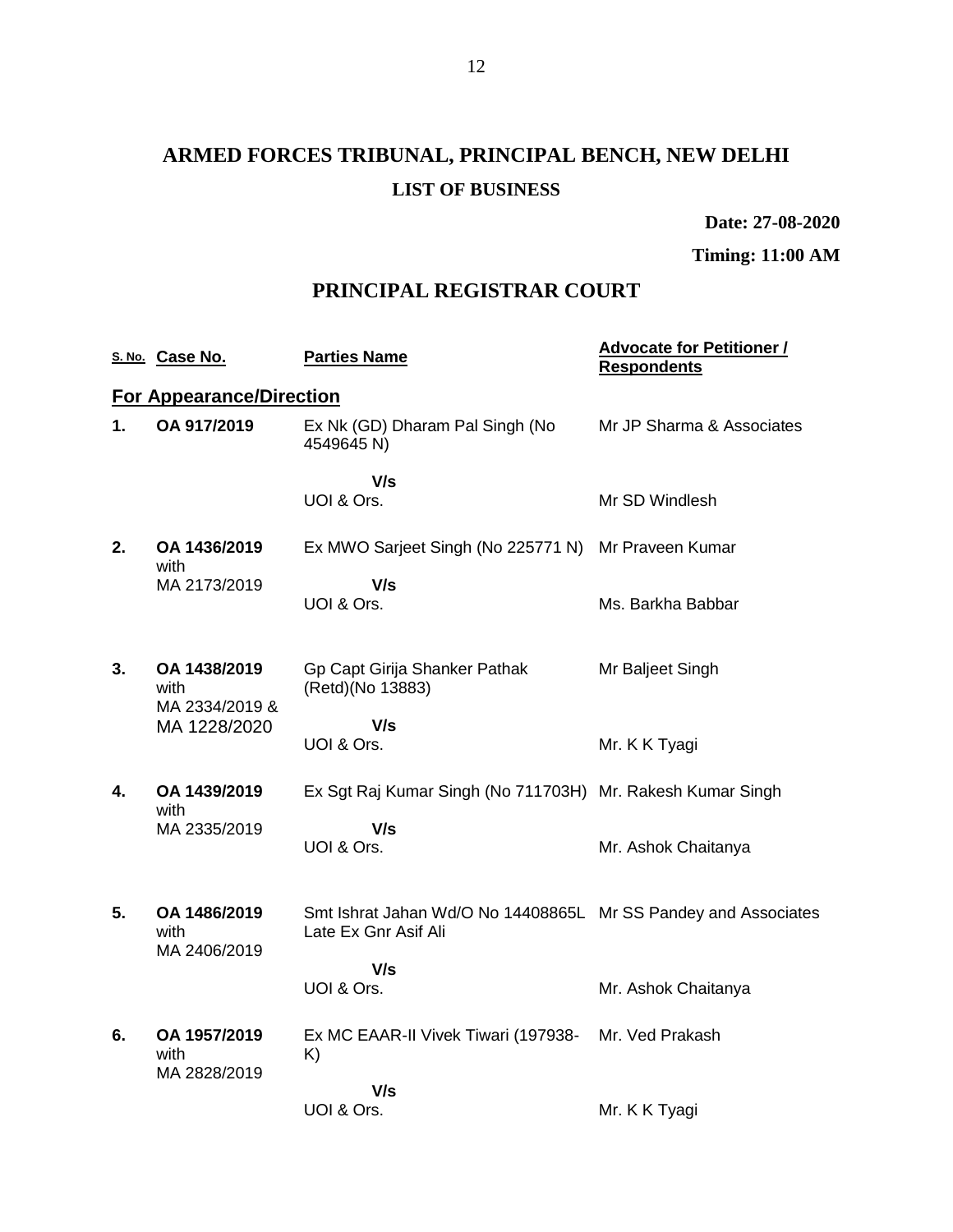| 7.  | OA 1966/2019                         | Ex CHAA Vrun Kumar (No 182152 H)                                                           | Mr Ved Prakash                     |
|-----|--------------------------------------|--------------------------------------------------------------------------------------------|------------------------------------|
|     |                                      | V/s<br>UOI & Ors.                                                                          | Mr. Neeraj, Sr. CGSC               |
| 8.  | OA 1967/2019                         | Ex RPO Vikrant Pathania (No 138149<br>A)                                                   | Mr Ved Praakash                    |
|     |                                      | V/s<br>UOI & Ors.                                                                          | Mr. Karan Singh Bhati, Sr.<br>CGSC |
| 9.  | OA 1970/2019                         | Ex POELA Ajay Kumar (No 139065 H)                                                          | Mr Ved Prakash                     |
|     |                                      | V/s<br>UOI & Ors.                                                                          | Mr. Avdhesh Kumar Singh            |
| 10. | OA 1971/2019                         | Ex LAM Hameer Singh Rana (No<br>138875 A)                                                  | Mr Ved Prakash                     |
|     |                                      | V/s<br>UOI & Ors.                                                                          | Mr. Barkha Babbar                  |
| 11. | OA 1972/2019<br>with<br>MA 2849/2019 | Ex Sep Salik Ram Sharma (No<br>9211259)                                                    | Mr Ajit Kakkar                     |
|     |                                      | V/s<br>UOI & Ors.                                                                          | Mr. Neeraj, Sr. CGSC               |
| 12. | OA 1973/2019<br>with                 | Ex CPL Dwarika Ram (No 776993N)                                                            | Mr. Ved Prakash                    |
|     | MA 2850/2019                         | V/s<br>UOI & Ors.                                                                          | Mr. Neeraj, Sr. CGSC               |
| 13. | OA 1974/2019<br>with<br>MA 2851/2019 | Ex Sub/Clk Baldev Singh (JC-<br>529947A)                                                   | Mr Ved Prakash                     |
|     |                                      | V/s<br>UOI & Ors.                                                                          | Mr. Arvind Patel                   |
| 14. | OA 1975/2019                         | IC-53435K Col Yaser Khan                                                                   | Mr. S S Pandey & Associates        |
|     |                                      | V/s<br>UOI & Ors.                                                                          | Ms. Jyotsna Kaushik                |
| 15. | OA 1977/2019                         | Smt. Ved Kumari Sharma Wd/o No.<br>7034560 Late Ex Hav (Hony Nb Sub)<br><b>Ashok Kumar</b> | Mr. J P Sharma & Associates        |
|     |                                      | V/s<br>UOI & Ors.                                                                          | Mr. D K Sabat                      |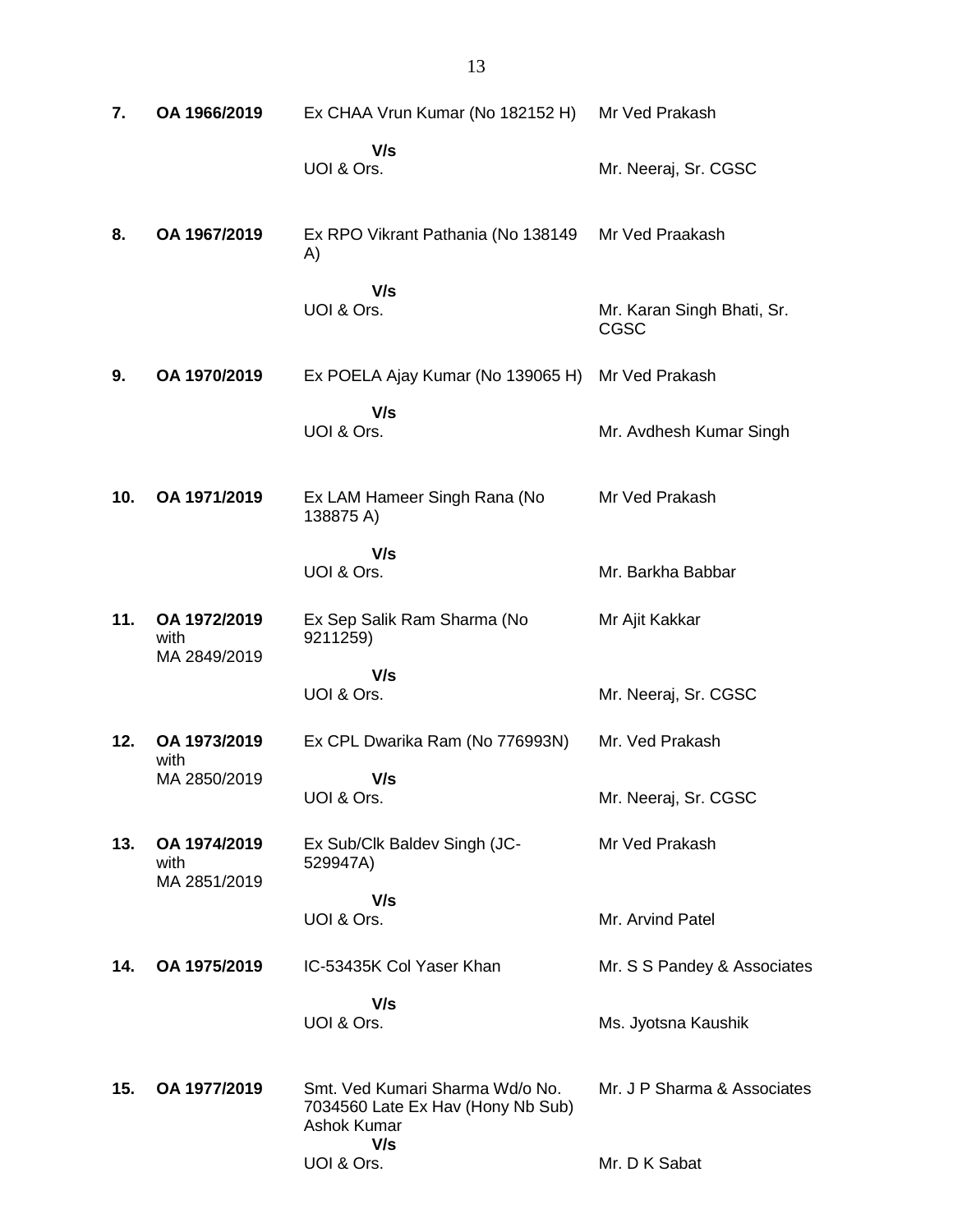| 16. | OA 1983/2019<br>with<br>MA 2860/2019 | IC-45277L Col Kiran Kumar Verma<br>(Retd.)                               | Mr. Ajit Kakkar                            |
|-----|--------------------------------------|--------------------------------------------------------------------------|--------------------------------------------|
|     |                                      | V/s                                                                      |                                            |
|     |                                      | UOI & Ors.                                                               | Mr. Harish V Shankar                       |
| 17. | OA 2298/2019                         | Lt Col Vikram Mehta (Retd) (IC-<br>46356M)                               | Mr. Indra Sen Singh/Abhishek<br>Singh      |
|     |                                      | V/s                                                                      |                                            |
|     |                                      | UOI & Ors.                                                               | Ms. Jyotsna Kaushik                        |
| 18. | OA 2312/2019<br>with                 | MS-17459H Maj Areet Bhangu                                               | Mr. Indra Sen Singh/Abhishek<br>Singh      |
|     | MA 3212/2019                         | V/s<br>UOI & Ors.                                                        | None                                       |
| 19. | OA 2354/2019                         | Sub Maj (Hony Capt) Upendra Kumar<br>Sharma (Retd) (JC 268839 N)         | Mr SS Pandey & Associates                  |
|     |                                      | V/s<br>UOI & Ors.                                                        | Mr. Arvind Patel                           |
| 20. | OA 114/2020<br>with                  | Ex Hav Mahadev (No 14476050P)                                            | Mr. Praveen Kumar                          |
|     | MA 132/2020                          | V/s<br>UOI & Ors.                                                        | Mr. Barkha Babbar                          |
| 21. | OA 125/2020<br>with                  | IC-35214P Col V M Joshi (Retd.)                                          | Ms. Archana Ramesh                         |
|     | MA 139/2020                          | V/s<br>UOI & Ors.                                                        | Mr. V Pattabhi Ram                         |
| 22. | OA 127/2020<br>with<br>MA 141/2020   | TA-42440P Maj Sandeep Kumar Dagar Mr. S S Pandey & Associates<br>(Retd.) |                                            |
|     |                                      | V/s<br>UOI & Ors.                                                        | Mr. Harish V Shankar                       |
| 23. | OA 128/2020                          | Ex WO Dubey Awdhash Narayan<br>(662681)                                  | Mr. Baljeet Singh & Ms. Deepika<br>Sheoran |
|     |                                      | V/s<br>UOI & Ors.                                                        | Mr. D K Sabat                              |